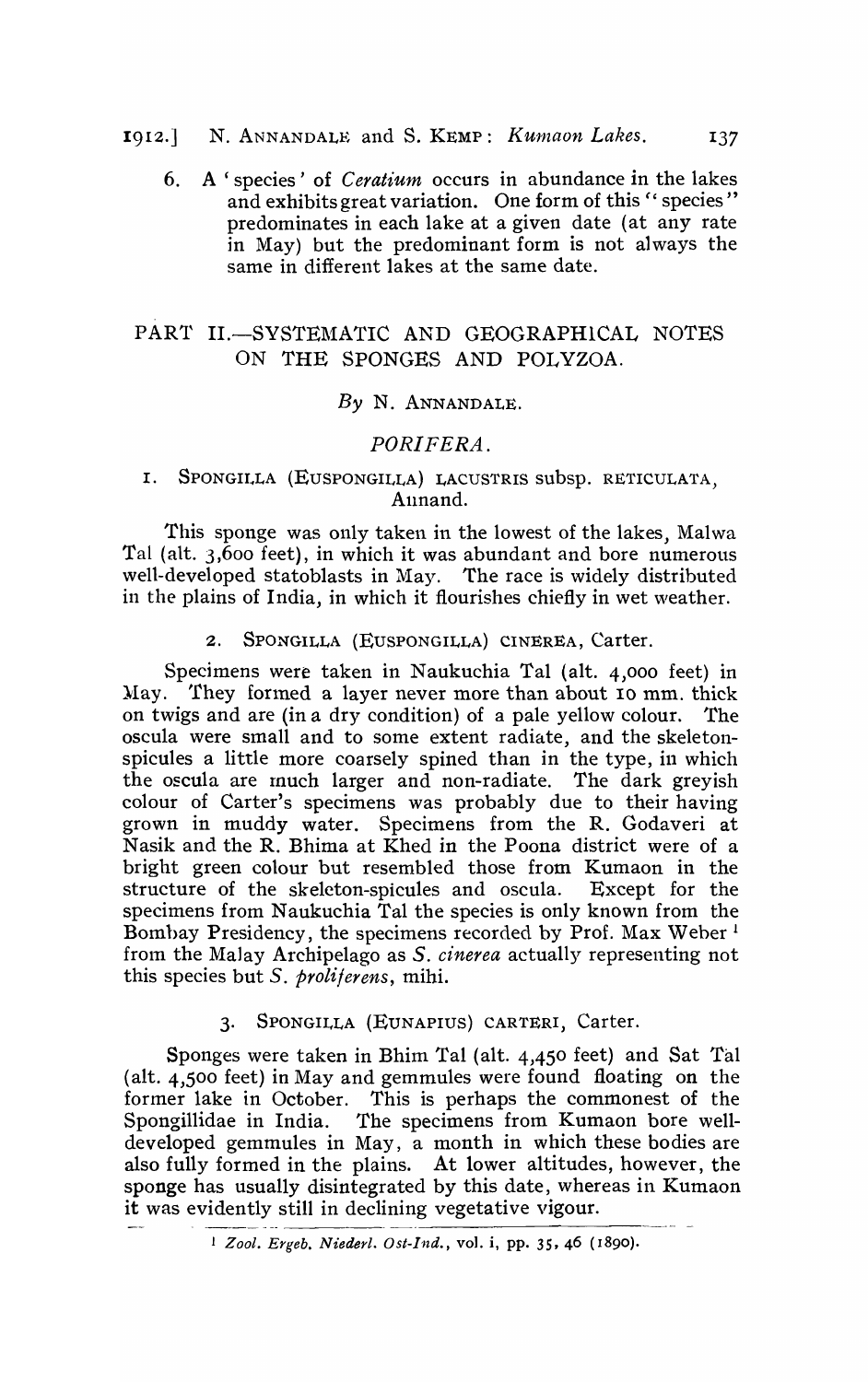## 4. SPONGILLA (STRATOSPONGILLA) BOMBAYENSIS, Carter.

Specimens from Naukuchia Tal (alt. 4,000 feet) differ sufficiently from the typical form as found in Bombay and Mysore to be regarded as the types of a new variety for which, in the *addenda*  to my volume in the *Fauna* of *British India* (p. 241), I have proposed the name *pneumatica.* Their most striking feature is the thick but irregular pneumatic coat superimposed on the gemmule outside the gemmule-spicules. They are also remarkable for possessing short vertical branches, and one specimen takes the form of a delicate cup attached by its base to a twig.

EPHYDATIA FLUVIATILIS subsp. HIMALAYENSIS, nov.

Ephydatia fiuviatilis, Annandale , *Faun. Brit. Ind.,* Freshwater Sponges, etc., p. 242 (1911).



Fig. 1. - Gemmule (x75) and Spicules (x240) of *Ephydatia fluviatilis* subsp. *himalayensis*.

Specimens belonging to this common and widely distributed species were taken in May in several of the lakes, in which it appears to replace  $E$ .  $meyeni$ , Carter, the form common in the plains of India. In Naukuchia Tal, the water of which is remarkably clear, Mr. Kemp was able to see that they did not occur at depths much greater than 10 feet. Gemmules were also taken on the surface of Bhim Tal in October and were attributed to  $E$ . *robusta* 1 (Potts), which is probably only a variety of *E. fiuviatilis.*  The sponge from the lakes of Kumaon, however, although very

j Annandale, *Journ. As. Soc. Bengal,* 1907, p. 24, fig. 7.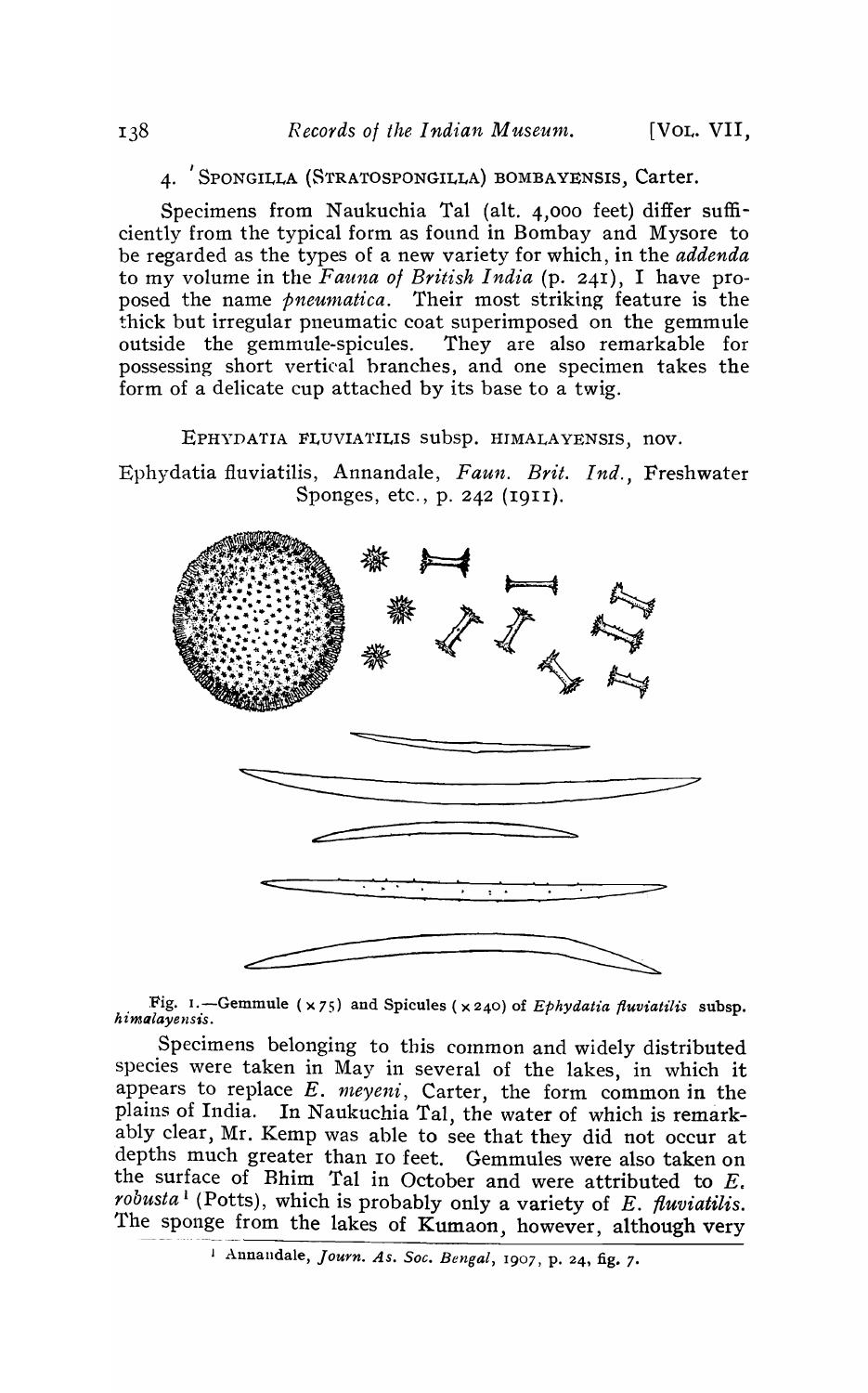near to *E. robusta,* exhibits certain peculiarities which seem to entitle it to be regarded as a distinct local race. For this new subspecies the name *himalayensis* is proposed. Many of the speci-Inens are well preserved but I can detect no trace of " bubblecells" in their parenchyma.

*E. fluviatilis* subsp. *himalayensis*, may be distinguished from the typical form of the species by the following characters :-

- (i) The skeleton-spicules are very variable in length and usually rather slender. The majority are long.
- (ii) Scattered amongst the smooth skeleton-spicules of the ordinary type there are a few particularly slender ones which have, widely and sparsely scattered over the middle region, a comparatively small number of very minute spines, the tips being always smooth.
- (iii) The gemmule-spicules are somewhat variable in propor tions but as a rule rather shorter than is ordinarily the case in the species. Their rotulae are narrow Their rotulae are narrow and often almost regularly, although always deeply indented round the margin. The shafts are slender and either smooth or provided with a few comparatively short spines.

The external form of the sponge is very variable and seems to depend to a large extent on the nature of the object to which it is attached. Specimens growing on slender twigs at the surface form a compressed crest like a cockscomb, those attached to stones at the bottom spread out in a flat film of little depth, and those fixed to delicate water-weeds form irregular nodules. No large specimens were obtained, none having a superficial area of more than a few square centimetres. The specimens (dry and in spirit) have a faint yellowish colour. They contained (in May) numerous wellformed gemmules.

Habitat.-Kumaon, W Himalayas: Naukuchia- Tal (4,000 feet), Bhim Tal  $(4,450$  feet), Sat Tal  $(4,500$  feet) and Naini Tal (b,400 feet) *(I(e1np,* May, 1911).

In the possession of spined skeleton-spicules *E. fiuviatilis*  subsp. himalayensis, resembles a form of the species which Weltner<sup>1</sup> has recently described from Issyk-Kul in Turkestan. It does not possess, however, the monstrous amphistrongyli of the latter and appears to have less spongin in its skeleton. The external surface is also smoother and the canals are less capacious.

# *POLYZOA.*

The following is a list of the polyzoa taken in the Kumaon lakes; the species have been described in my volume on the Fresh-

<sup>&</sup>lt;sup>1</sup> "Beiträge zur Kenntniss der Fauna Turkestans-viii. Spongillidae des Issyk-Kul-Sees und des Baches bei Dschety-Ogus." *Travaux de la Société Imp.* des Naturalistes de St. Pétersburg, xlii. p. 63, text figures 8-39, and pl. I, figs. 1-7  $(1911).$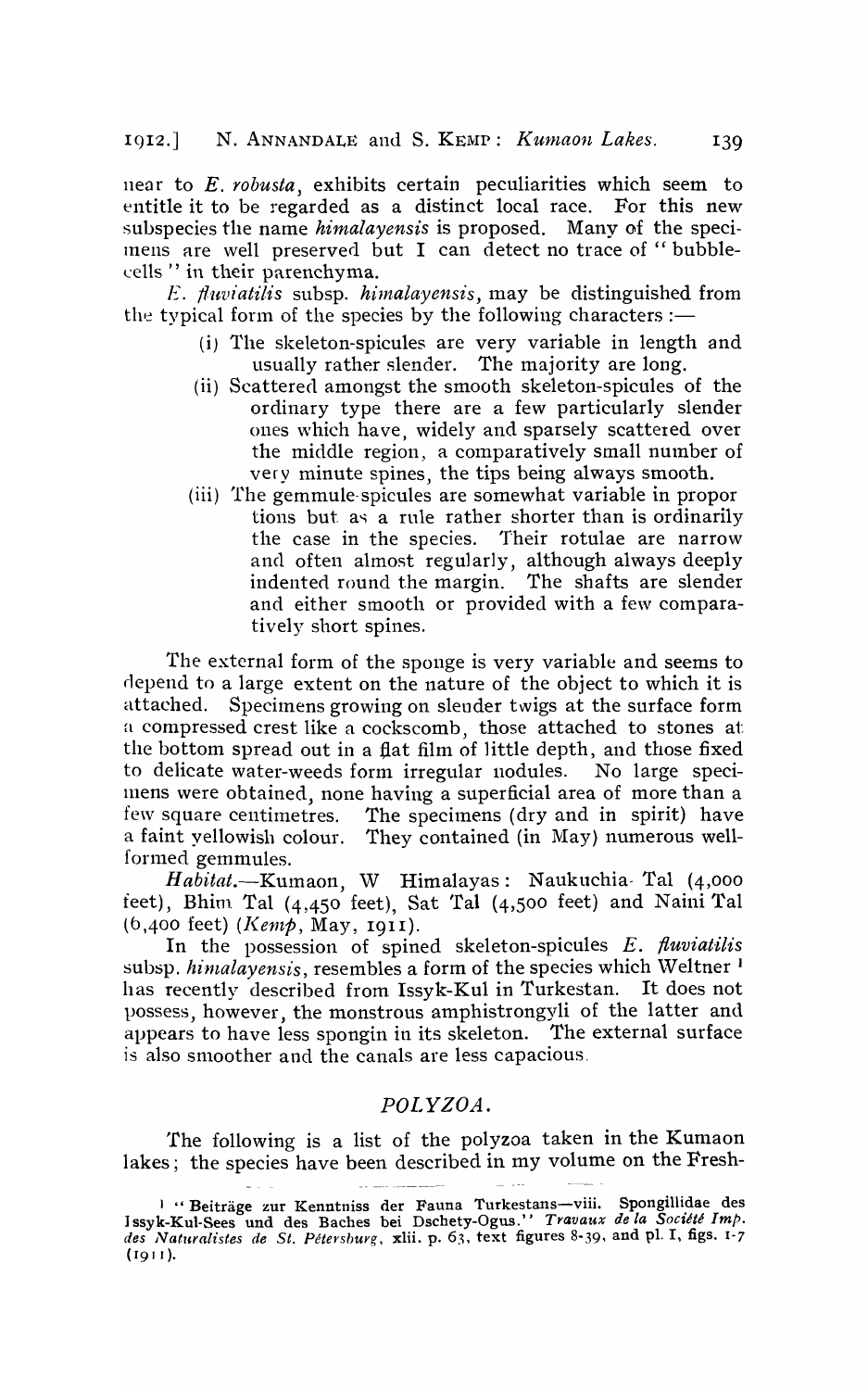water Sponges, Hydroids and Polyzoa in the "Fauna of British India," but it now seems necessary to regard one *(Plumatella tanganyikae)* as the type of a new subgenus.

#### I. FREDERICELLA INDICA, Annandale.

Taken by Mr. Kemp in Malwa Tal, Sat Tal and Naini Tal  $(3,600-6,400$  feet) in May. The specimens from the Himalayas differ from those on which the original description of the species was based (from lakes in the W Ghats near Bombay and in Travancore) in their much more luxuriant growth. They form dense bushy masses, in some cases with vertical branches as much as  $3.5$  cm. long. The type specimens were, however, taken in November and were evidently just re-assuming active growth after a period of quiescence.

I have recently (March 2nd, 1912) found this species growing with fair luxuriance on the leaves of *Vallisneria spiralis* in a canal at Cuttack in Orissa. Some of the zoaria contained statoblasts; in others they were absent. "fhe ectocyst was paler in colour than in Mr. Kemp's Kumaon specimens.

#### 2. PLUMATELLA EMARGINATA, Allman.

Bushy masses of this common and universally distributed species were taken in May in Malwa Tal and Bhim Tal.

## 3. PLUMATELLA DIFFUSA, Leidy.

Common in Malwa Tal and Bhim Tal in May: one of the fe\v species as yet taken in the plains of North-Western India.

#### 4. PLUMATELLA ALLMANI, Hancock.

Taken in Malwa Tal in May by Mr. Kemp and in Bhim Tal in October by myself. Specimens from these lakes show every gradation between the form originally described by Hancock and Allman's P. elegans; they possess, however, an apparent peculiarity in coloration in that the older zooecia are invariably surrounded by a band of dark pigment near the middle. .

## AFRINDELLA, subgen. nov.

This subgenus is distinguished from *Plumatella* (s.s.) by the manner in which the orifice is closed when the polypide retracts<br>its lophophore. The stiffened ectocyst of the zooecium, instead of The stiffened ectocyst of the zooecium, instead of merging gradually into the much softer and more flexible tentaclesheath, terminates abruptly and the tip of the zooecium therefore becomes truncate-as a rule obliquely truncate, because the stiffened ectocyst is produced at the dorsal end of the periphery, which is oval in outline, further than at the ventral. Immediately following the sharply defined orificial margin thus produced and in direct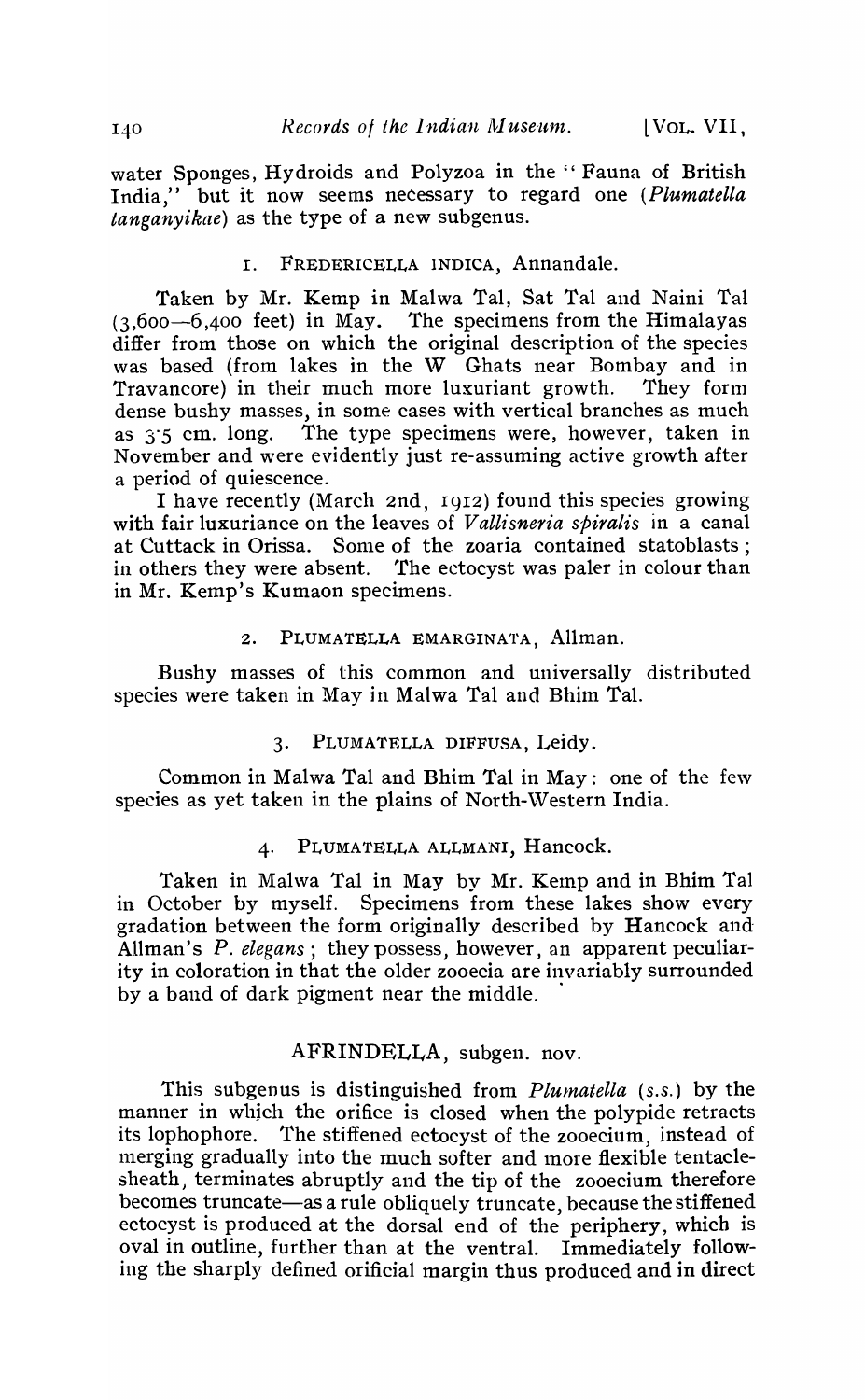## 1912.] N. ANNANDALE and S. KEMP: *Kumaon Lakes.* 141

continuity with it, the dorsal end gives rise in some zooecia to a small semicircular projection or hood even darker than itself but somewhat more flexible. At each side of the periphery a projecting valve, which is colourless, softer and still more flexible, is formed in continuation of the stiffened wall, and the two valves are joined together round the ventral end by a narrow fringe of integument similar to that of which they are themselves formed. The termiual wall of the zooecium may therefore be said to be surrounded for the greater part of its extent by a projecting fringe or border the surface of which has the roughened appearance characteristic of the external ectocyst, although the colour and stiffness of the latter are absent. Although I talk of this structure as a projecting torder, its distal margin is, as a matter of fact, in direct continuity with what becomes the proximal end of the tentacle-sheath when the polypide is fully extended, just as its proximal margin is in continuity with the wall of the zooecium.



Pig. 2.-Part of zoarium of *P. tanganyikae* from Cuttack,  $\times$  10, with the tip of a single zooecium,  $\times$  60.

When the polypide retracts its lophophore, the hood (when it is present) is drawn downwards to a slight extent, owing to the fact that it is attached distally to the tentacle-sheath, and bends over the orifice. For the same reason the lateral valves close together tightly, completely covering the orifice. If retraction of the lophophore is spasmodic or unusually violent the valves are dragged into the zooecium so far that a kind of antechamber is formed above them, of course open at the tip. When the lophophore is extended, the valves are thrust apart and the hood is forced into line with the end of the orificial wall. Before the tentacles emerge, however, a bulbous transparent mass appears between the valves and forces them asunder. It is the still partially-invaginated tentacle-sheath.

It was not until I had had an opportunity of examining at leisure with a binocular microscope healthy living colonies of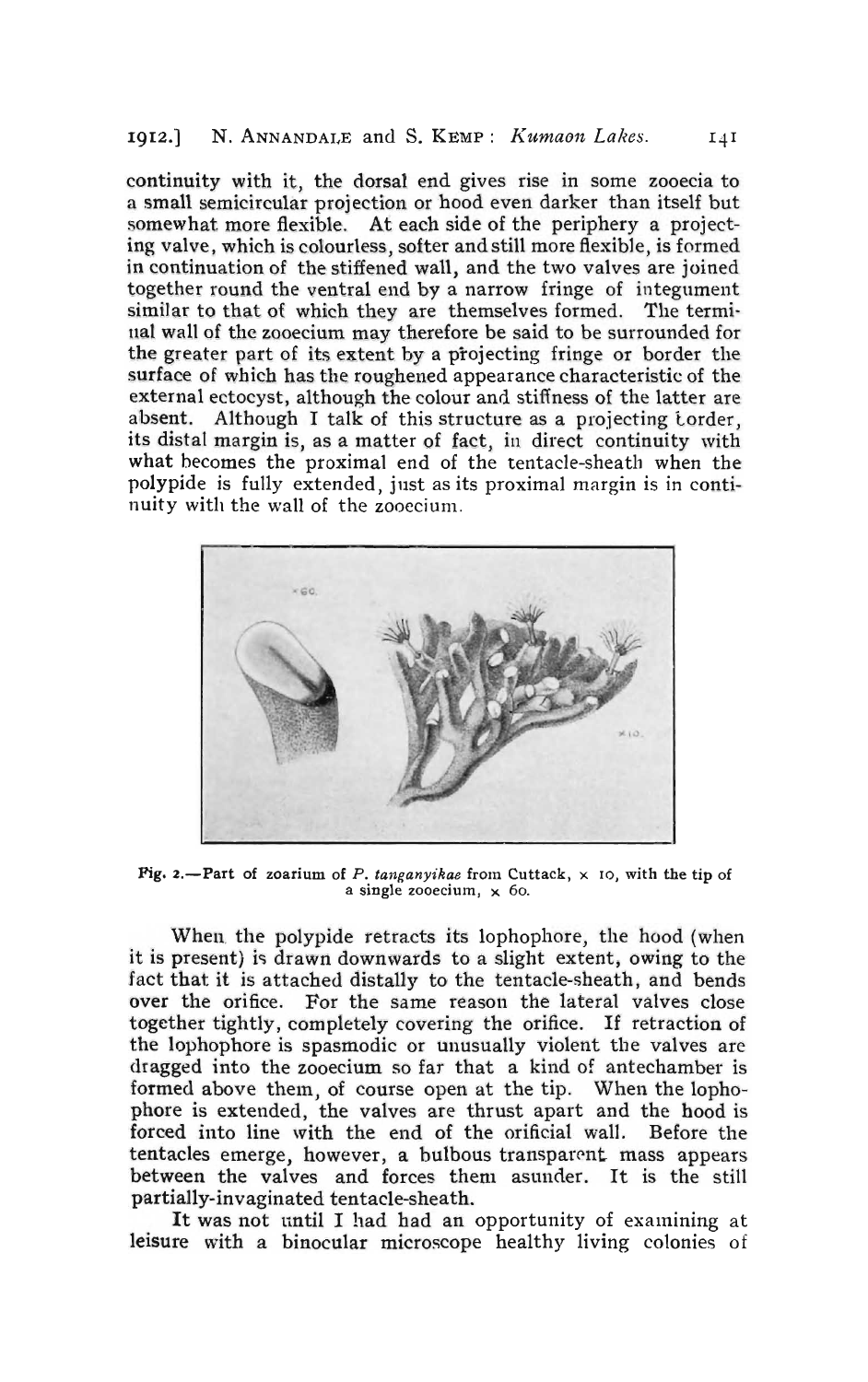*PIUlnatella tanganyikae* that I realized the complexity of the opercular apparatus in this species, but once this had been realized, it was not impossible to trace the same structures in preserved specimens from both Africa and India, although the much paler colour of the ectocyst in the former made the observation more difficult than it was in the case of Indian examples of the species. The peculiarities described in the preceding paragraphs would fully justify the recognition of P. *tanganyikae* as the type-species of a distinct genus, were it not for the fact that the different species of *Plumatella* (s. s.) exhibit considerable variation in respect to the manner in which the orifice is closed. In those species  $(e.g., P.$ *repens* and *P. fruticosa*) in which the zooecial wall is fairly flexible and there is no furrow along its dorsal surface, the polypide is merely withdrawn by the retractor muscles, in the same way as the tip of the finger of a glove might be withdrawn by pulling strings attached to its internal surface. The walls of the zooecium collapse together and the result is a rounded tip with a minute round aperture in the middle. In those species, however, (e.g., *P. emarginata* and *P. diffusa*) in which the external ectocyst is somewhat inflexible, a furrow (that is to say, a narrow longitudinal area on wbich the ectocyst is thinner and softer) extends from the orifice along the dorsal surface of the zooecium and forms at one end the dividing line between valves not dissimilar to those which close together over the tentacle-sheath in *P. tanganvikae*. The lophophore emerges between them just as it does in that species. In *P. tanganyikae* there is usually no furrow" on the distal end of the zooecium proper, although there often is one on the proximal part; but occasional zooecia may be found in which, in the absence of a dorsal hood, the soft integument of the valves and the separation between them extend for a short distance along the dorsal surface of the zooecium. Even in such zooecia, however, the separation between the stiff zooecial wall and the soft opercular part of the ectocyst is much more clearly defined than it ever is in such species as *P. emarginata.* 

*P. tanganyikae* must be recognized as the type-species of the new subgenus *Afrindella*, for it is not certain, though highly probable, that a similar method of closing the zooecium occurs in Kraepelin) s *P. Philippinensis,* which in other respects appears to be closely related.

5. PLUMATELLA (AFRINDELLA) TANGANYIKAE, Rousselet.

P. tanganyikae, Rousselet, P.Z.S., 1907 (1), p. 252, pl. XIV. figs.  $I - 4$ 

P. bombayensis, Annandale, *Rec. Ind. Mus.,* II, p. 169, figs. I, 2.

P. tanganyikae, *id. Faun. Brit. Ind.*, Freshwater Sponges, etc., p. 225.

I do not think that the form I described as P. *bombayensis* can be distinguished specifically from Rousselet's African species,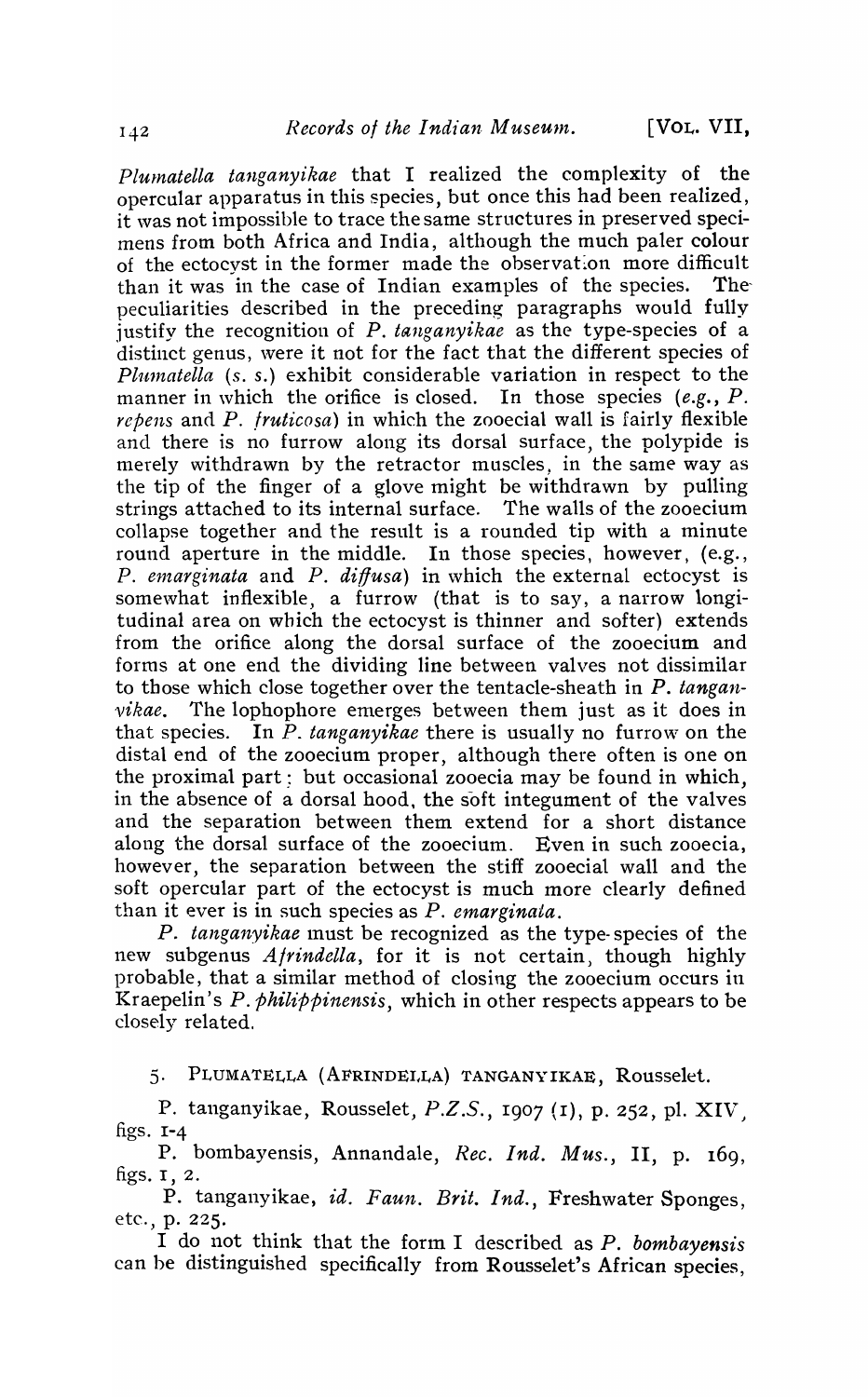as intermediate specimens occur; but Indian specimens represent a distinct race for which the name *bombayensis* must stand. Mr. Kemp found this species somewhat sparingly in Bhim Tal and Sat Tal in May. His specimens have a peculiar reddish colour and their zooecia are longer and slightly less recumbent than those from the W Ghats. They were attached to small stones.

I have recently (March 2nd, 1912) found several colonies of this species growing, together with *Fredericella indica,* on the leaves of *Vallisneria spiralis* in a canal at Cuttack in Orissa. They resembled those found on the lower side of stones from Igatpuri but were evidently young.

It is curious that no species of *Plumatella* with broad statoblasts (except the aberrant *P. punctata,* Hancock) has as yet been found in India. Braem<sup>1</sup> has recently described (together with a new species of *Victorella*) a form allied to, if not identical with, *P fungosa* (Pallas) from Issyk-Kul in Turkestan, but I know of no similar form in this country.

#### 6. STOLELLA HIMALAYANA, Annandale.

# Annandale, *Faun. Brit. Ind.,* Freshwater Sponges, etc., p. 246, fig. 49.

This species is described and figured in the *addenda* to my volume in the " Fauna " (p. 246, fig. 49) from specimens taken by Mr. Kemp in Malwa Tal in May. At that season the species was evidently scarce, but the zooecia contained few statoblasts (only free ones) and numerous young colonies were being formed by the budding of old statoblasts on the stones to which the adult zoaria were attached.

*S. hinalayana* differs from *S. indica*,<sup>2</sup> the type species of the genus, in the following characters  $:-(i)$  the zooecia are entirely recumbent; (ii) each zooecium is separated from all others by the stolon-like prolongation of their bases; and (iii) the zoarium produces lateral branches almost in a cruciform manner.

#### 7. LOPHOPODELLA CARTERI (Hyatt).

I found this species fairly common in Bhim Tal in October and Mr. Kemp took it in great profusion in the same lake and in Malwa Tal and Sat Tal in May. At both seasons statoblasts were being produced in large numbers, but in my specimens a large proportion of these were more or less ill-formed, the hooked processes being deficient or obsolete. These specimens were made the types of my variety *himalayana*. Mr. Kemp's were, however, quite normal. *L. carteri* was originally found in the island of Bombay and is abundant in November in Igatpuri lake in the

<sup>1 &</sup>quot; Beitrage zur Kenntniss der Fauna Turkestans-viii. Bryozoen und deren Parasiten, '' *Trav. Soc. Imp. Naturalistes St. Petersb*<sub>1</sub>, vol. xlii, p. 5, figs. (1191). <sup>2</sup>*Rec. Ind. Mus.,* iii, p. 279, fig. (1909). Professor K. Ramunni Menon of Madras has recently sent me specimens of *S. indica* from that city.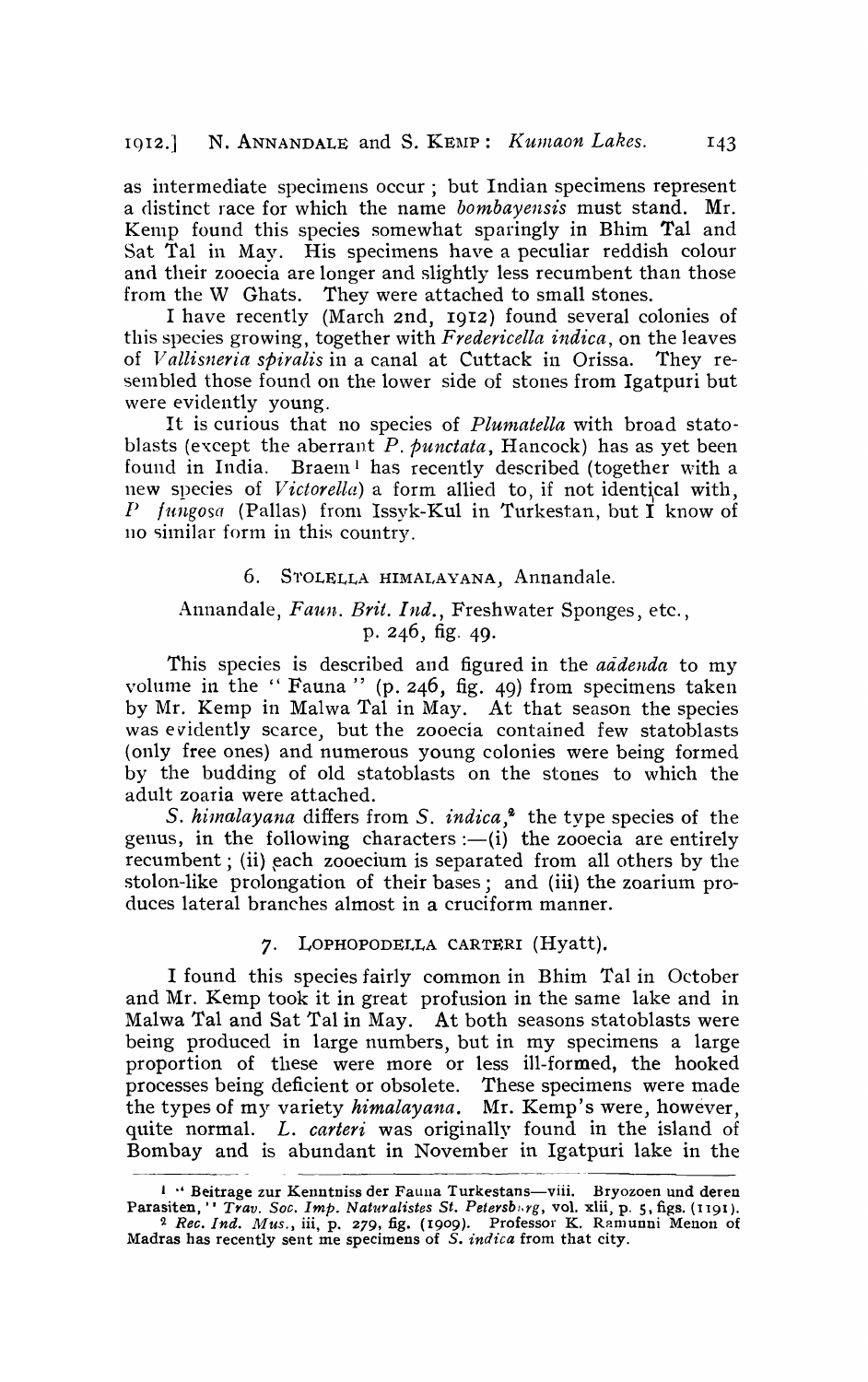\\," Ghats. A record of *"Lophopus"* from Madras may actually refer to this species, statoblasts of which have been found in German East Africa. A race *(davenporti,* Oka) occurs in Japan and is distinguished by the stronger development of the hooked processes at the ends of the statoblasts.

# *GEOGRAPHICAL DISTRIBUTION OF THE SPECIES.*

The following list shows practically all that is known of the distribution of the sponges and polyzoa that have been found in the Kumaon lakes, at any rate so far as India is concerned. It would seem to provide evidence that the aquatic fauna of the Malabar Zone<sup>1</sup> is less restricted than it at one time appeared to me. Recent investigations, however, undertaken in different parts of India, prove that the African element which is so marked a feature of that fauna is more widely distributed in India than was at first realized. In particular, a species (a somewhat peculiar species, it is true) of *Corvospongilla* has been found in the Ganges valley,<sup>2</sup> while both *Fredericella indica* and *Plumatella tanganvikae* have been discovered in the main Peninsular Area of India. It is noteworthy that the Gangetic *Corvospongilla* differs from its congeners in having free statoblasts provided with a welldeveloped pneumatic layer, but a species of the genus more typical in this-respect *(C. ultima)* 8 has also been found at Tanjore far to the east of the Western Ghats.

<sup>1</sup> See Alcock, *Cat. Ind. Dec. Ct'ustacea Ind. Mus.,* part i, fasc. ii (Potamonidae), 1910; also the general introduction to my volume on the Freshwater Sponges, etc., in the *Fauna 01 British India,* p. 10.

<sup>2</sup> AnnandaJe, *op. cit.,* p. 243.

<sup>3</sup> This species is wrongly attributed to *SpongiUa* in the" Fauna" (p. 105).